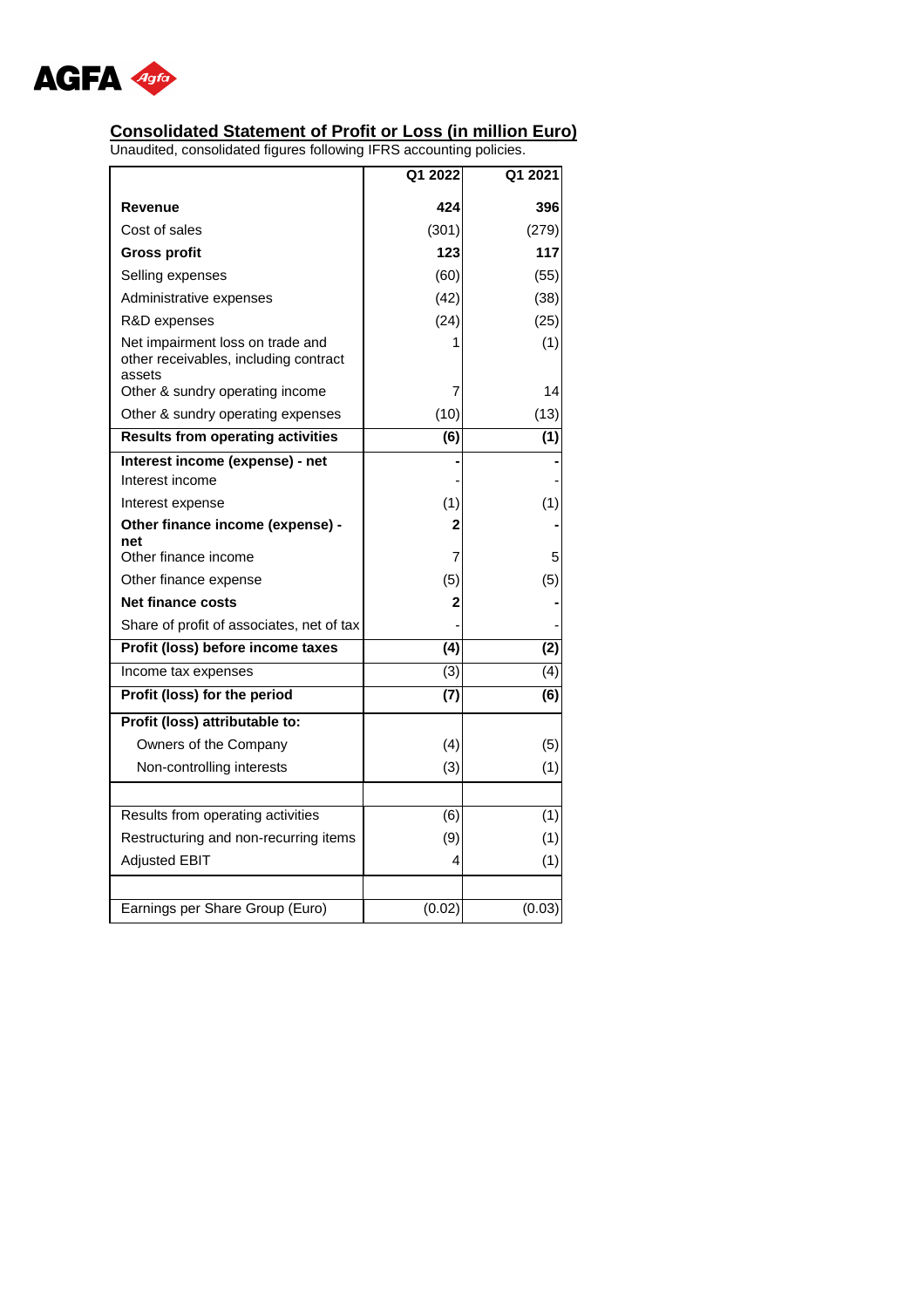

## **Consolidated Statements of Comprehensive Income for the quarter ending March 2021 / March 2022 (in million Euro)**

| Q1 2022 | Q1 2021 |
|---------|---------|
| (7)     | (7)     |
|         |         |
|         |         |
| 9       | 13      |
| 9       | 13      |
|         | (3)     |
| (1)     |         |
|         | (1)     |
|         | (2)     |
|         |         |
|         | 1       |
|         | 1       |
|         |         |
|         |         |
| 10      | 11      |
|         |         |
| 3       | 4       |
|         |         |
| 5       | 4       |
| (2)     |         |
|         |         |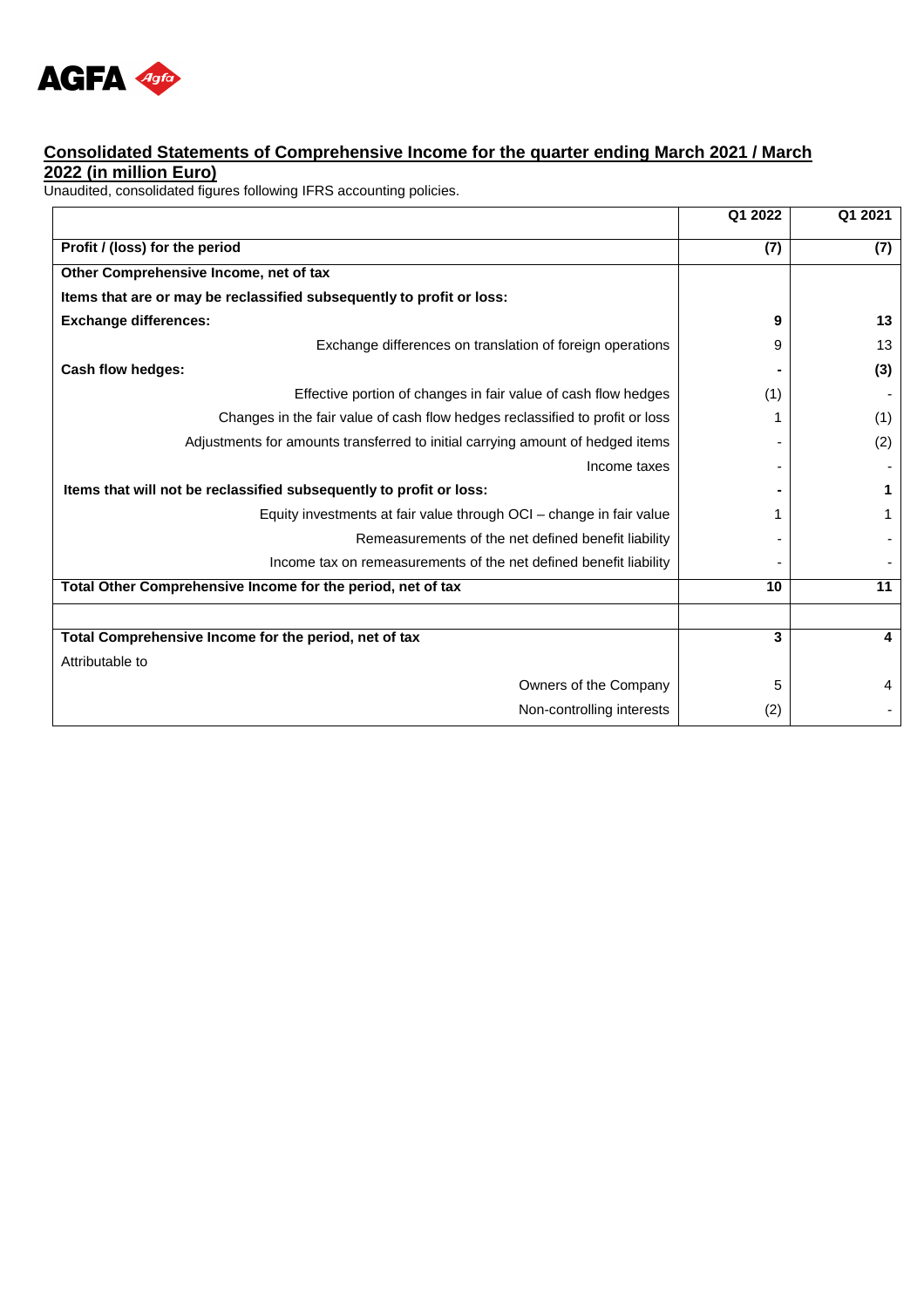

#### **Consolidated Statement of Financial Position (in million Euro)**

|                                            | 31/03/2022     | 31/12/2021 |
|--------------------------------------------|----------------|------------|
| <b>Non-current assets</b>                  | 762            | 756        |
| Goodwill                                   | 285            | 280        |
| Intangible assets                          | 13             | 13         |
| Property, plant and equipment              | 129            | 129        |
| Right-of-use assets                        | 65             | 68         |
| Investments in associates                  |                |            |
| Other financial assets                     | 9              | 8          |
| Assets related to post-employment benefits | 39             | 40         |
| Trade receivables                          | 11             | 12         |
| Receivables under finance leases           | 70             | 70         |
| Other assets                               | 11             | 11         |
| Deferred tax assets                        | 129            | 124        |
| <b>Current assets</b>                      | 1,351          | 1,339      |
| Inventories                                | 478            | 418        |
| Trade receivables                          | 325            | 307        |
| Contract assets                            | 81             | 76         |
| Current income tax assets                  | 62             | 63         |
| Other tax receivables                      | 20             | 19         |
| Other financial assets                     | $\overline{c}$ |            |
| Receivables under finance lease            | 26             | 30         |
| Other receivables                          | 7              |            |
| Other assets                               | 18             | 18         |
| Derivative financial instruments           |                |            |
| Cash and cash equivalents                  | 330            | 398        |
| Non-current assets held for sale           |                |            |
| <b>TOTAL ASSETS</b>                        | 2,113          | 2,095      |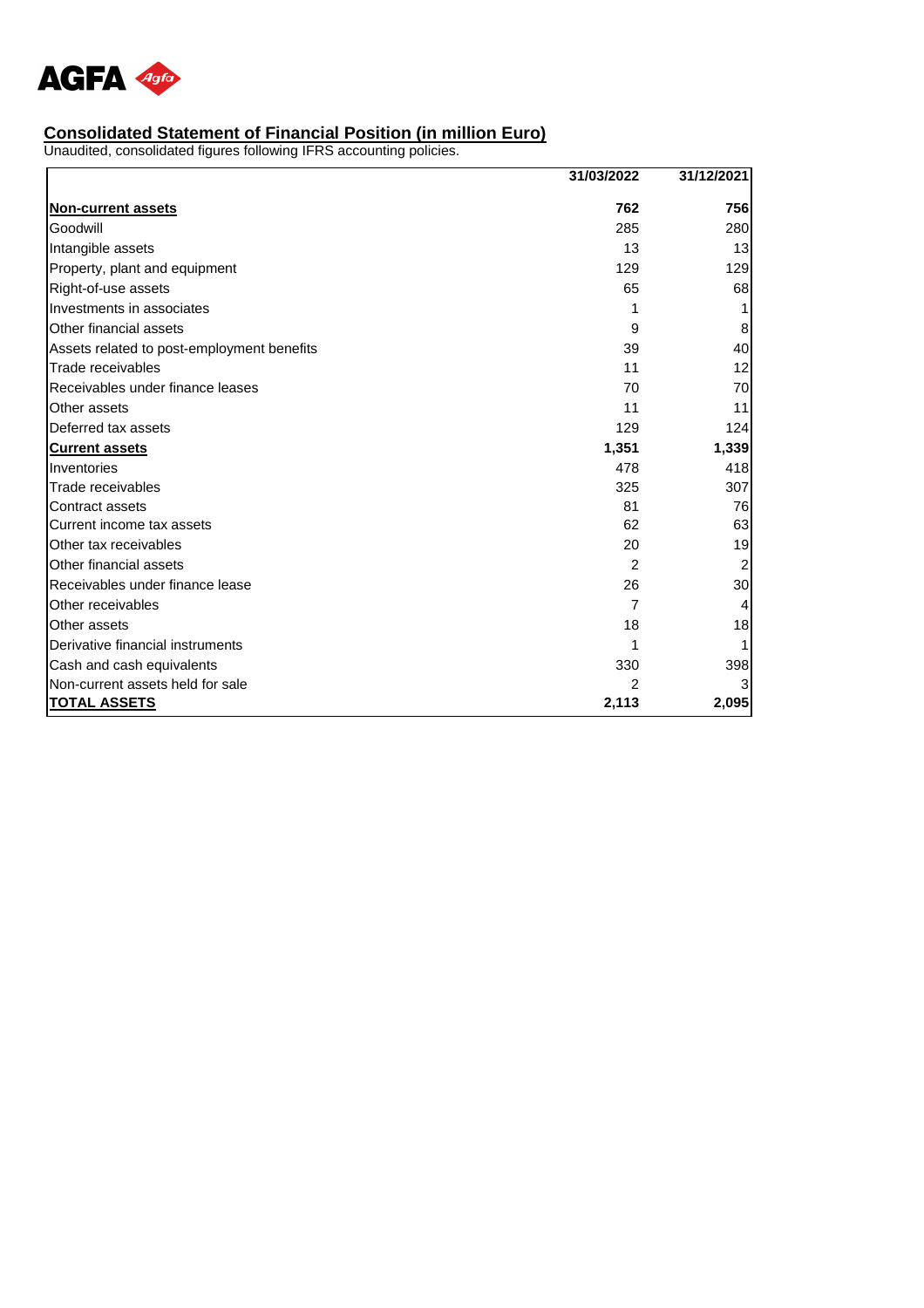

|                                                                               | 31/03/2022 | 31/12/2021 |
|-------------------------------------------------------------------------------|------------|------------|
| <b>Total equity</b>                                                           | 680        | 685        |
| <b>Equity attributable to owners of the company</b>                           | 629        | 632        |
| Share capital                                                                 | 187        | 187        |
| Share premium                                                                 | 210        | 210        |
| Retained earnings                                                             | 1,272      | 1,284      |
| Reserves                                                                      |            | (1)        |
| <b>Translation reserve</b>                                                    | (7)        | (15)       |
| Post-employment benefits: remeasurements of the net defined benefit liability | (1,034)    | (1,033)    |
| Non-controlling interests                                                     | 51         | 54         |
| <b>Non-current liabilities</b>                                                | 803        | 812        |
| Liabilities for post-employment and long-term termination benefit plans       | 729        | 735        |
| Other employee benefits                                                       | 11         | 11         |
| Loans and borrowings                                                          | 43         | 46         |
| Provisions                                                                    | 13         | 12         |
| Deferred tax liabilities                                                      | 7          | 6          |
| <b>Contract liabilities</b>                                                   |            |            |
| <b>Current liabilities</b>                                                    | 630        | 597        |
| Loans and borrowings                                                          | 25         | 27         |
| Provisions                                                                    | 39         | 42         |
| Trade payables                                                                | 264        | 252        |
| <b>Contract liabilities</b>                                                   | 123        | 111        |
| Current income tax liabilities                                                | 30         | 28         |
| Other tax liabilities                                                         | 19         | 28         |
| Other payables                                                                | 10         |            |
| Employee benefits                                                             | 112        | 99         |
| Other current liabilities                                                     |            |            |
| Derivative financial instruments                                              | 7          | 2          |
| <b>TOTAL EQUITY AND LIABILITIES</b>                                           | 2,113      | 2,095      |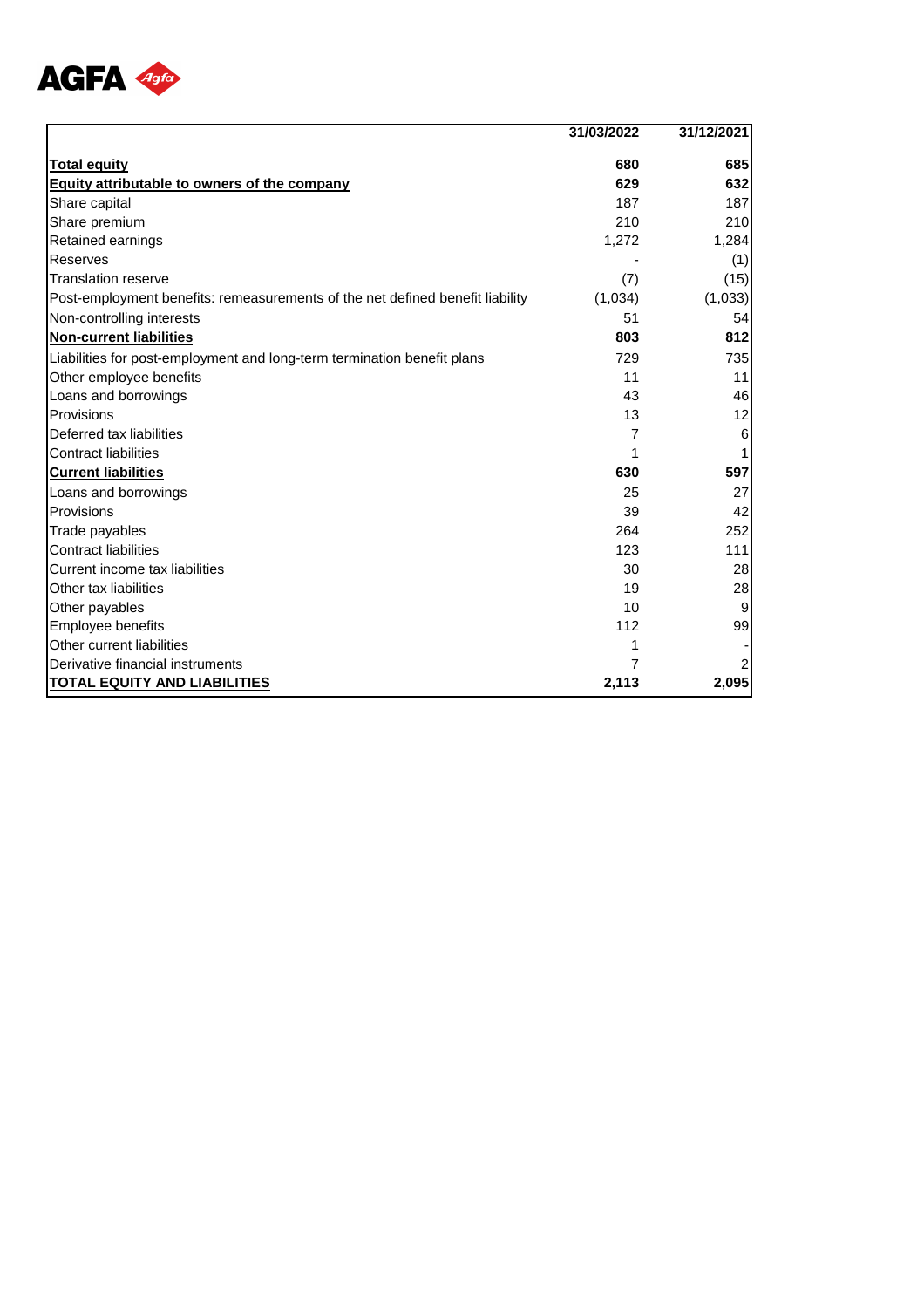

# **Consolidated Statement of Cash Flows (in million Euro)**

|                                                                                                                                              | Q1 2022 | Q1 2021          |
|----------------------------------------------------------------------------------------------------------------------------------------------|---------|------------------|
| Profit (loss) for the period                                                                                                                 | (7)     | (6)              |
| Income taxes                                                                                                                                 | 3       | 4                |
| Share of (profit)/loss of associates, net of tax                                                                                             |         |                  |
| Net finance costs                                                                                                                            | (2)     |                  |
| <b>Operating result</b>                                                                                                                      | (6)     | (1)              |
| Depreciation & amortization                                                                                                                  | 8       | 9                |
| Depreciation & amortization on right-of-use assets                                                                                           | 7       | 7                |
| Impairment losses on goodwill, intangibles and PP&E                                                                                          |         |                  |
| Impairment losses on right-of-use assets                                                                                                     |         |                  |
| Exchange results and changes in fair value of derivates                                                                                      | 4       | 3                |
| Recycling of hedge reserve                                                                                                                   | 1       | (1)              |
| Government grants and subsidies                                                                                                              | (1)     | (2)              |
| (Gains)/losses on the sale of intangible assets and PP&E and<br>remeasurement of leases<br>Result on the disposal of discontinued operations |         | (7)              |
| Expenses for defined benefit plans & long-term termination benefits                                                                          | 7       | 7                |
| Accrued expenses for personnel commitments                                                                                                   | 20      | 21               |
| Write-downs/reversal of write-downs on inventories                                                                                           | 4       | 4                |
| Impairments/reversal of impairments on receivables                                                                                           | (1)     | 1                |
| Additions/reversals of provisions                                                                                                            | 1       | $\overline{c}$   |
| Operating cash flow before changes in working capital                                                                                        | 44      | 42               |
| Change in inventories                                                                                                                        | (59)    | (35)             |
| Change in trade receivables                                                                                                                  | (9)     | 11               |
| Change in contract assets                                                                                                                    | (3)     | (8)              |
| Change in trade working capital assets                                                                                                       | (71)    | (32)             |
| Change in trade payables                                                                                                                     | 3       | 32               |
| Change in contract liabilities                                                                                                               | 10      | 9                |
| Changes in trade working capital liabilities                                                                                                 | 13      | 41               |
| Changes in trade working capital                                                                                                             | (58)    | $\boldsymbol{9}$ |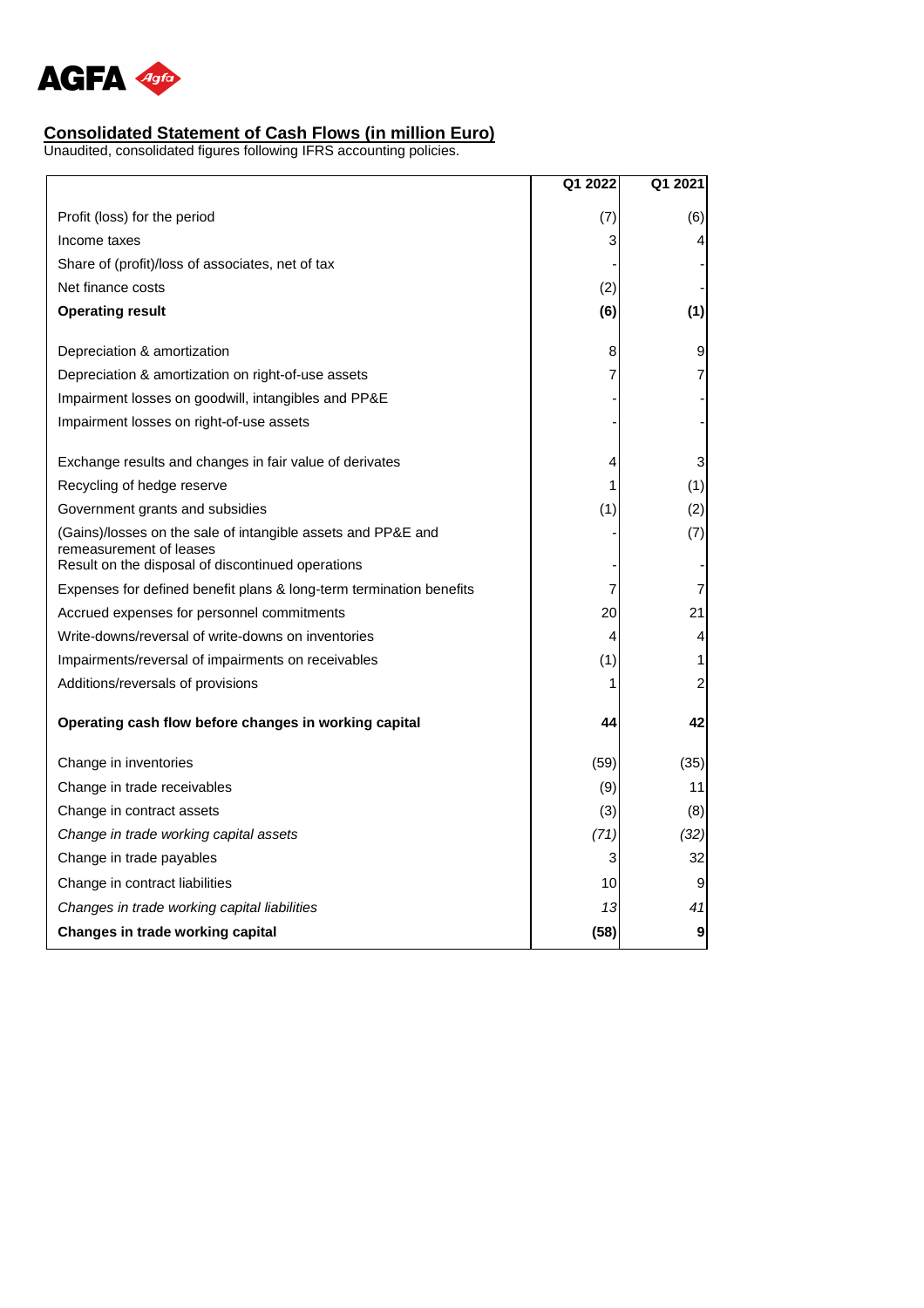

|                                                                  | Q1 2022  | Q1 2021     |
|------------------------------------------------------------------|----------|-------------|
| Cash out for employee benefits                                   | (24)     | (43)        |
| Cash out for provisions<br>Changes in lease portfolio            | (4)<br>4 | (12)<br>(1) |
| Changes in other working capital                                 | (8)      | 1           |
| Cash settled operating derivatives                               | (1)      | 3           |
|                                                                  |          |             |
| Cash generated from operating activities                         | (46)     | (2)         |
| Income taxes paid                                                | (2)      | (2)         |
| Net cash from / (used in) operating activities                   | (48)     | (4)         |
| Capital expenditure                                              | (7)      | (6)         |
| Proceeds from sale of intangible assets and PP&E                 |          | 10          |
| Acquisition of associates and subsidiaries, net of cash acquired |          |             |
| Repayment of loans granted to 3rd parties                        |          |             |
| Interests received                                               | 1        | 1           |
| Dividends received                                               |          |             |
| Net cash from / (used in) investing activities                   | (5)      | 4           |
| Interests paid                                                   | (1)      | (1)         |
| Dividends paid to non-controlling interests                      |          |             |
| Interests and dividends paid                                     | (1)      | (1)         |
| Purchase of treasury shares                                      | (8)      |             |
| Changes in equity                                                | (8)      |             |
| Proceeds from borrowings                                         |          |             |
| Repayment of borrowings                                          | (1)      | (2)         |
| Payment of finance leases                                        | (7)      | (8)         |
| Changes in borrowings                                            | (8)      | (10)        |
| Proceeds / (payment) of derivatives                              | (2)      | 1           |
| Other financing income / (costs) received/paid                   |          | 3           |
| Net cash from / used in financing activities                     | (13)     | (7)         |
| Net increase / (decrease) in cash & cash equivalents             | (66)     | (6)         |
| Cash & cash equivalents at the start of the period               | 398      | 585         |
| Net increase / (decrease) in cash & cash equivalents             | (66)     | (6)         |
| Effect of exchange rate fluctuations on cash held                | (2)      | (1)         |
| Gains/(losses) on marketable securities                          |          |             |
| Cash & cash equivalents at the end of the period                 | 330      | 578         |